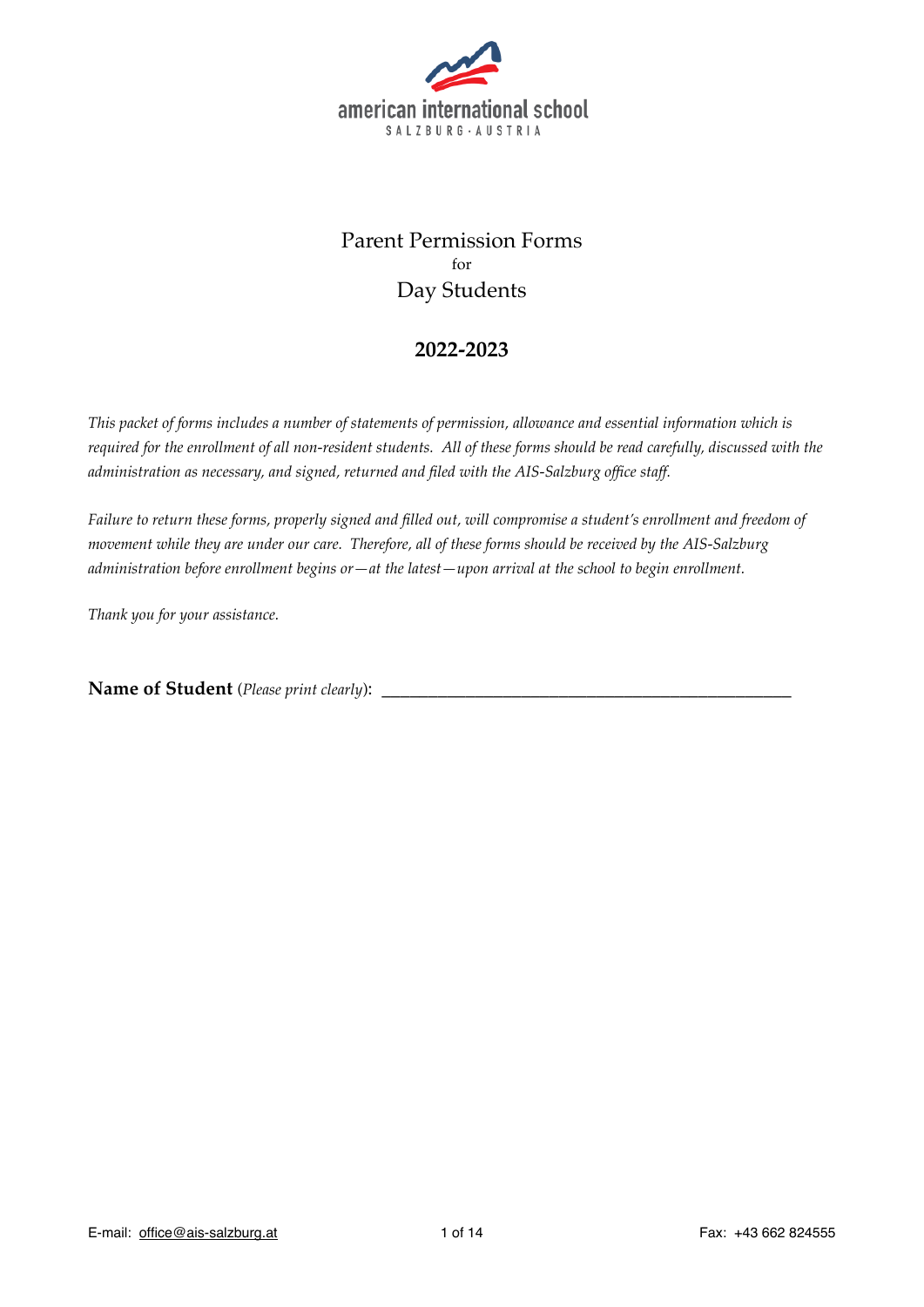# **Enrollment Form 1:** *Child Protection Agreement*

The administration and staff of the American International School-Salzburg take child protection very seriously. Not only is this required by law here in Austria and the European Union, but child protection standards represent a necessary foundation of safeguarding, protection and support that is the basis for a successful, respectful and safe school year at AIS-Salzburg for all members of our community.

Child protection is an overarching concept that governs and sets the parameters required to provide a safe, secure and respectful environment in our school community. At AIS-Salzburg, there is no higher priority than to keep the young people enrolled here secure and free from maltreatment of any kind. To this end, the school administration, teaching faculty, resident-care staff and non-teaching staff members have developed a child-protection policy which is embedded within our mission and beliefs and governs all relationships within our community—relationships that are intended to provide a respectful, compassionate and caring climate that all can agree with and help maintain.

Fundamentally, the AIS-Salzburg Child Protection Policies and Procedures ensure three things:

| 1. Safeguarding | Proactive implementation of child protection measures throughout the<br>school and by all members of the staff and all aspects of programming.<br>Effective child protection can only be maintained following required training<br>of our staff members and the understanding of all applicable laws and<br>ordinances relevant to this issue. This is the basis for the establishment of a<br>reliable condition of security and safety for our AIS-Salzburg community                                                                |
|-----------------|----------------------------------------------------------------------------------------------------------------------------------------------------------------------------------------------------------------------------------------------------------------------------------------------------------------------------------------------------------------------------------------------------------------------------------------------------------------------------------------------------------------------------------------|
|                 | members.                                                                                                                                                                                                                                                                                                                                                                                                                                                                                                                               |
| 2. Protection   | Protection entails the active reporting, recording and further actions and<br>procedures carried out which ensure that child protection standards of care<br>are defended at AIS-Salzburg and enforced with determination and<br>adequate professionalism at all times.                                                                                                                                                                                                                                                                |
| 3. Support      | Incidents of abuse, maltreatment, neglect or abuse mandate a high level of<br>support be provided the victims and their families. This support may<br>include direct and immediate intervention, procedural steps and<br>professional discretion, protection from further harm, involvement of<br>professionals or authorities from outside the school, or any other means<br>necessary and sufficient to immediately put and end to any such violations<br>of the dignity and respect owed the members of our community at all times. |

As parents of our students, you play an important role in child protection and stand side-by-side with us as bulwarks against abuse, maltreatment, bullying, neglect, mishandling, harassment, harm and any other action or attitude that compromises the safety of our community and all of its individual members. We encourage all members of our school community to read the AIS-Salzburg Child Protection Policies and Procedures in order to understand our commitment to this mandated and legal standard.

The full AIS-Salzburg Child Protection Policy and Procedures document can be downloaded and read here: [https://www.ais-salzburg.at/wp-content/uploads/2021/07/CHILD-PROTECTION-POLICY-AND-](https://www.ais-salzburg.at/wp-content/uploads/2021/07/CHILD-PROTECTION-POLICY-AND-PROCEDURES-HANDBOOK.pdf)[PROCEDURES-HANDBOOK.pdf](https://www.ais-salzburg.at/wp-content/uploads/2021/07/CHILD-PROTECTION-POLICY-AND-PROCEDURES-HANDBOOK.pdf)

*I, the parent or guardian of \_\_\_\_\_\_\_\_\_\_\_\_\_\_\_\_\_\_\_\_\_\_\_\_\_\_\_\_\_\_\_\_\_\_ have informed myself and agree to the school's efforts to safeguard, protect and support all members of our community in accordance with the law, common standards of respect and care, and best practices of international schools around the world.*

*Name: \_\_\_\_\_\_\_\_\_\_\_\_\_\_\_\_\_\_\_\_\_\_\_\_\_\_\_\_\_\_\_\_\_\_\_\_\_\_\_\_\_\_\_\_\_*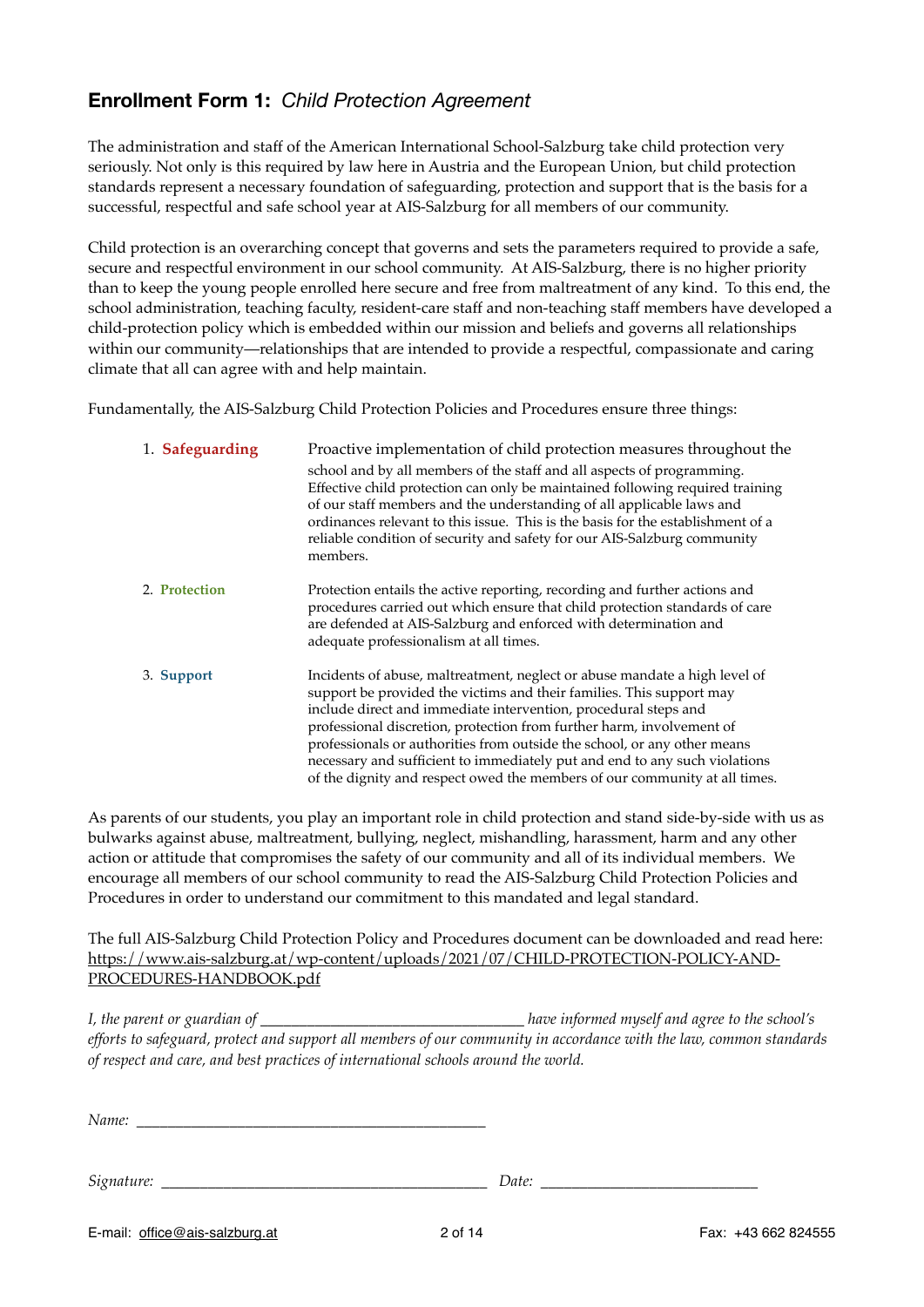# **Enrollment Form 2:** *Personal Data Consent*

# *Client Consent Form: Personal Data Protection (GDPR)*

In accordance with the European Union Regulation 2016/679 which established standards regarding the protection of data processed and stored as well as the free movement of data. This regulation is generally referred to as the General Data Protection Regulation (GDPR). The American International School-Salzburg is required by this regulation to create and provide a framework of policies which establishes an adequate level of protection of personal data collected and handled by the school staff. Personal data collected and processed by AIS-Salzburg includes that of (a) of enrolled students, (b) parents and legal guardians of students enrolled, (c) employees, and (d) contractual partners of AIS-Salzburg.

#### Whereby:

- 1. The term '*client*' refers to any student enrolled at AIS-Salzburg as well as their legal guardians who have signed a contractual agreement establishing formal enrollment at AIS-Salzburg for educational purposes.
- 2. The term '*contractual partner*' refers particularly to those who sign and enter into any formal agreement with AIS-Salzburg (parents and legal guardians) as well as employees and all others with which AIS-Salzburg enters a contractual arrangement.

With this form of consent specifically and the AIS-Salzburg Data Protection Policy generally, the administration of AIS-Salzburg hereby informs all clients of (I) the nature and categories of the personal data collected and processed at AIS-Salzburg, (II) the purposes for which their personal data is processed by AIS-Salzburg, (III) the third parties to which personal data is transferred, as well as (IV) the individual rights of clients regarding the processing of their personal data and how these rights can be exercised.

#### *I. Purposes for Which Personal Data is Collected and Processed at AIS-Salzburg*

The American International School-Salzburg is a private, independent, secondary boarding and day school providing a college-preparatory education in English and in accordance with U.S. High School Diploma standards as well as criteria established by the Advanced Placement® program of the College Board Organization in the United States. AIS-Salzburg is fully accredited to offer this program and diploma by the Middle States Association of Colleges and Schools. The school's mission defines the following educational goals and purposes:

A. to provide a college-preparatory secondary education and diploma to students ages 12 to 18 in accordance with internationally-recognized standards and expectations of professional practice and benchmarks;

B. to provide safe, secure, and adequate residential accommodations to all boarding students;

C. to establish and carry out a program of activity which enhances the physical well-being and development of our students;

- D. to provide for adequate nutrition, environmental conditions and health support for all students;
- E. to provide adequate direction, supervision, instruction, guidance, and order to facilitate the above.

In order to carry out our mission and the above-listed educational goals, the administration, staff, and faculty of AIS-Salzburg must collect and process personal data belonging to our clients (parents, legal guardians and enrolled students).

AIS-Salzburg is committed to the privacy and security of personal data collected and processed within the principles of the GDPR. Our policy ensures that:

- 1. We obtain all necessary and mission-related personal data fairly.
- 2. We maintain all necessary and mission-related personal data for specific purposes.
- 3. We process personal data in ways related to the purposes inherent in the mission.
- 4. We keep personal data safe and secure.
- 5. We keep personal data accurate and up-to-date
- 6. We process personal data that is adequate, relevant, but not excessive to privacy
- 7. We retain no data longer than necessary.
- 8. We provide copies of individual's personal data on request of the client.

### *II. Nature and Categories of Client Personal Data Collected*

*Client personal data collected by AIS-Salzburg is stored securely in electronic form both internally on the school's server as well as on the external server of the PowerSchool® Student Information System. Access to all client personal data is restricted by policy to authorized staff members and for specific purposes related to the school's mission. Please refer to the AIS-Salzburg Data Protection Policy as well as the* 

*A. Parent and Legal Guardian Data*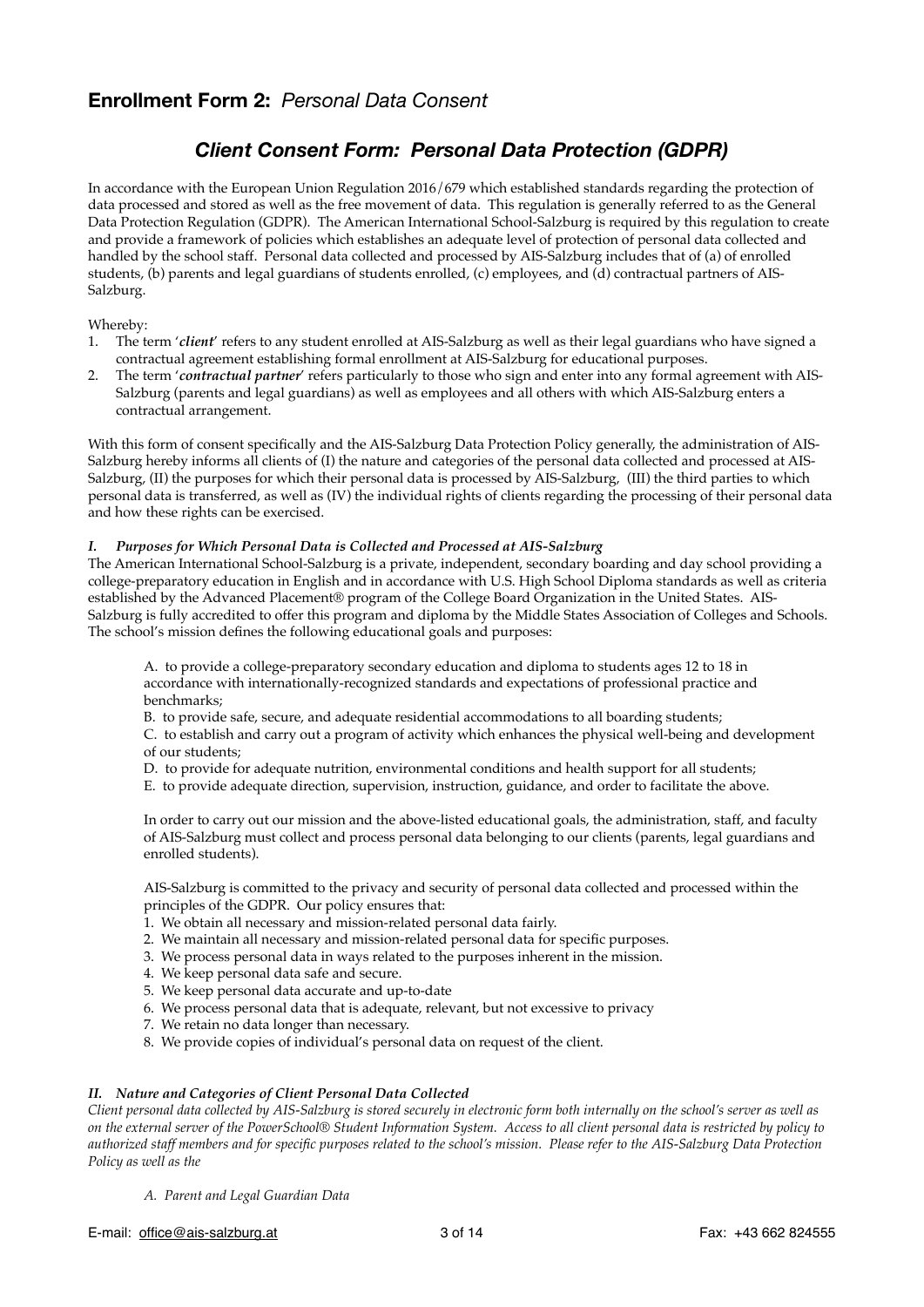- 1. Name and surname
- 2. Address of residence
- 3. Employer
- 4. Telephone, fax, and e-mail contacts
- 5. Family status and relationship information
- 6. Bank data
- 7. Signature
- 8. Financial account records
- *B. Enrolled Student Personal Data*
	- 1. Name and surname
	- 2. Address of residence
	- 3. Gender and date of birth
	- 4. Nationality/citizenship(s)
	- 5. Telephone, fax, and e-mail contacts
	- 6. Passport(s) number, date of issuance/expiration, valid visas
	- 7. Personal photo
	- 8. Previous school name, address, contact information, contact person
	- 9. Transcripts of previous educational results
	- 10. Personal evaluative recommendations from former instructors
	- 11. Health and medical parameters, including:
		- a. weight, hair & eye color, distinguishing physical marks
		- b. history of previously-diagnosed health issues
		- c. allergen information
		- d. restrictions due to diagnosed health issues
		- e. previous hospitalization and surgeries
		- f. regular medication

g. abnormalities regarding eyes, ears, nose, throat, paired organs, gastrointestinal tract, respiratory system, neurological systems, metabolic/endocrine systems, genitourinary

- systems or muskuloskeletal systems
- h. immunization record
- i. use of corrective lenses or hearing aides
- j. orthodontic procedures; previous and ongoing
- 12. Primary, secondary and tertiary languages
- 13. Login and password information to access Student Information System
- 14. Attendance records
- 15. Social/Behavioral history records
- 16. Academic results including evaluated assignments and evaluations
- 17. Grade-point average
- 18. University admissions plans and actions
- 19. External examination results (SATI, SATII, AP®, IELTS, Stanford 10)
- 20. Language proficiency evaluations
- 21. Honors and citations
- 22. Staff commentary, personal evaluations, recommendations
- 23. Student account financial records
- 24. Activities enrollment records
- 25. CCTV imaging
- 26. Academic and activities schedules
- 27. Final transcript records
- 28. Alumni contact information

*C. Applicant and Applicant Parent or Guardian Personal Data*

- 1. Name and surname
- 2. Address of residence
- 3. Employer
- 4. Telephone, fax, and e-mail contacts
- 5. Family status and relationship information
- 6. Bank data
- 7. Signature
- 8. Gender and date of birth
- 9. Nationality/citizenship(s)
- 10. Telephone, fax, and e-mail contacts
- 11. Passport(s) number, date of issuance/expiration, valid visas
- 12. Personal photo
- 13. Previous school name, address, contact information, contact person
- 14. Transcripts of previous educational results
- 15. Personal evaluative recommendations from former instructors
- 16. CCTV imaging during school visit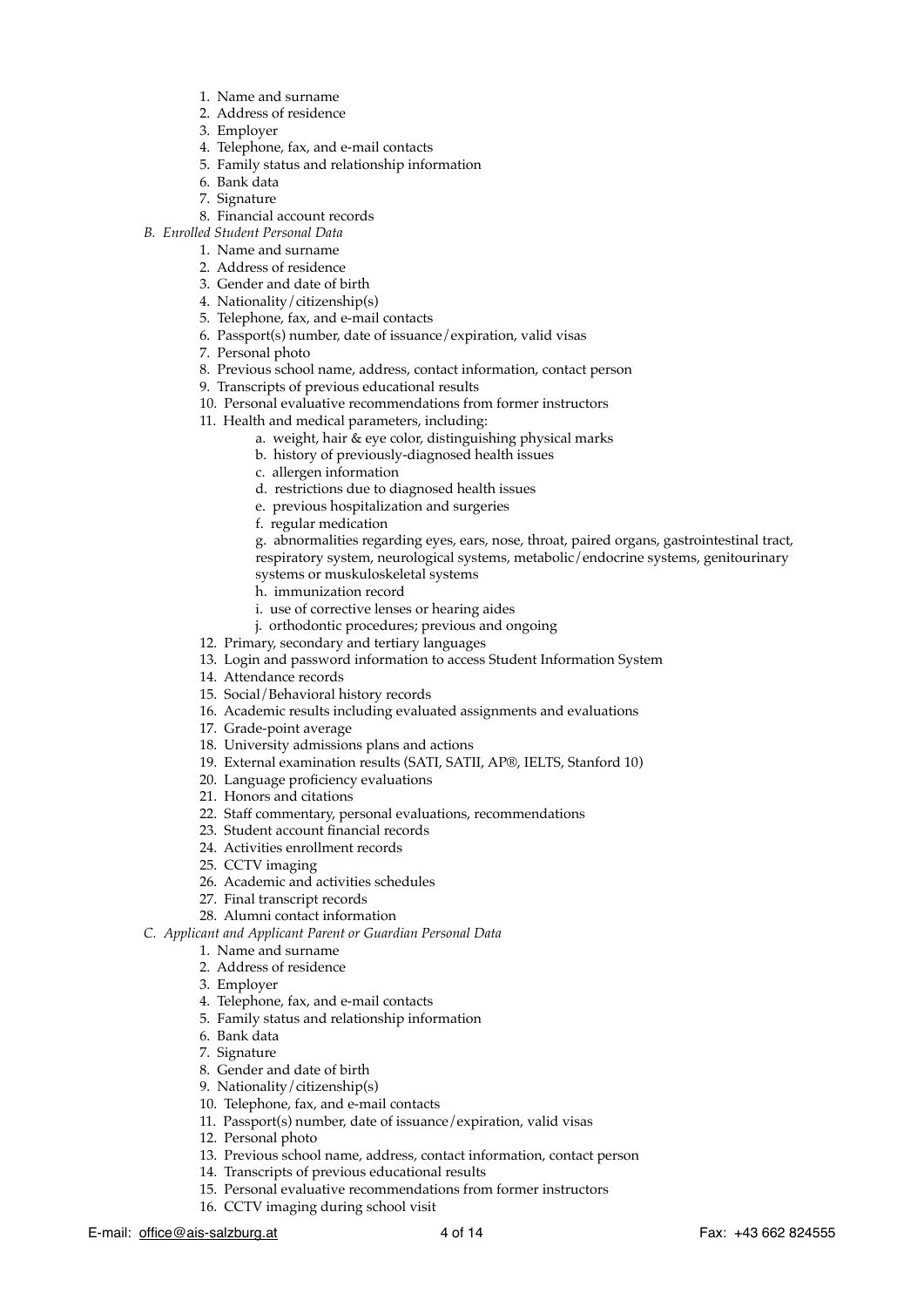#### **III. Personal Data Transfer to Contractual and Non-contractual Partners**

In order to carry out the above-stated mission and goals adequately and efficiently, the administration, staff, and faculty of AIS-Salzburg must occasionally transfer client personal data to third parties. These third-parties include contractual partners of AIS-Salzburg who have a legal, binding agreement with the school as well as non-contractual third-parties. Personal data transferred to third parties must always occur within the guidelines and parameters of the AIS-Salzburg Data Protection Policy to ensure the security and privacy of such personal data.

*A. Contractual Partners to Whom Personal Data is Transferred*

| Contracted Parter                            | <b>Personal Data Transferred</b>                   |
|----------------------------------------------|----------------------------------------------------|
| PowerSchool.com                              | name, address, academic records, evaluations,      |
|                                              | commentary, passport and visa documentation,       |
|                                              | academic scheduling, social-behavioral records,    |
|                                              | attendance records, documented summaries of        |
|                                              | educational progress, images                       |
| College Board Organization (AP/SAT)          | name, address, nationality, educational status,    |
|                                              | gender, voice, residence                           |
| Dr. Herbert Huber Accounting GmbH            | names, DOB, financial statements, bank account     |
|                                              | information, contact information                   |
| Kitchen catering (Contento GmbH)             | names, surnames, DOB, preferences                  |
| Housekeeping (Delina GmbH)                   | student numbers and names                          |
| <b>Internet Provision (Netzwerk GmbH)</b>    | student numbers, employee data                     |
| Communication (A1 Austria GmbH)              | telephone, fax numbers                             |
| Laundry (Stanglmayer Germany GmbH)           | personal clothing, residence location              |
| Copying (Ricoh Austria GmbH)                 | physical document copies/scanning                  |
| Brochures/Marketing (COCO GmbH)              | Imaging                                            |
| Banking (Raifffeisenkasse Salzburg GmbH)     | bank account information, names, address, passport |
|                                              | information, residency documentation               |
| Legal Assistance (Ferner, Hornung & Partner) | name, contact information, passport and visa       |
|                                              | information, financial information                 |
| <b>Educational Agencies (Various)</b>        | student contact information, academic information, |
|                                              | passport and visa information, academic history,   |
|                                              | recommendations                                    |

Non-contractual third-parties to which personal data is transferred are generally of three types: (a) political/legal entities with authority over AIS-Salzburg, (b) other educational institutions who request and receive personal data of students interested in acceptance and enrollment, and (c) licensed health officials who are referred to for student health issues.

*B. Non-contractual Partners to Which Personal Data is Transferred*

| Non-Contractual Parters                  | Personal Data Transferred                                 |
|------------------------------------------|-----------------------------------------------------------|
| City of Salzburg                         | names, addresses, DOB, birth certificate, passport        |
|                                          | information, images, criminal records                     |
| Salzburg Magistrat                       | passport and visa documentation, images, medical          |
|                                          | history documentation, birth certificates, financial      |
|                                          | statements, confirmation of enrollment                    |
| <b>Tertiary Educational Institutions</b> | transcripts, images, examination and academic results,    |
|                                          | commentary frominstructors, personal statements           |
| Other Educational Institutions           | transcripts, images, historical academic records, social/ |
|                                          | behavioral record, commentary, recommendations,           |
|                                          | confirmation of enrollment                                |
| Health Care Facilitators*                | name, residence, health records, physical data, images,   |
|                                          | passport/visa, financial records and contact information  |

*\*Please note that all visits to health officials requires specific consent for medical treatment and the transfer of health and medical data between such officials and AIS-Salzburg. This consent is provided upon enrollment on the Consent for Medical Treatment and Transmission of Medical Information form.*

#### **IV. Individual Client Rights**

All clients of AIS-Salzburg (parents, legal guardians and enrolled students) have the following rights as regards the collection and processing of their personal data by AIS-Salzburg:

1. To know and be able to contact the Data Protection Officer (DSO) of AIS-Salzburg:

Paul McLean Moosstrasse 106 A-5020 Salzburg, Austria Tel.: +43 662 824617

E-mail: [office@ais-salzburg.at](mailto:office@ais-salzburg.at) 5 of 14 Fax: +43 662 824555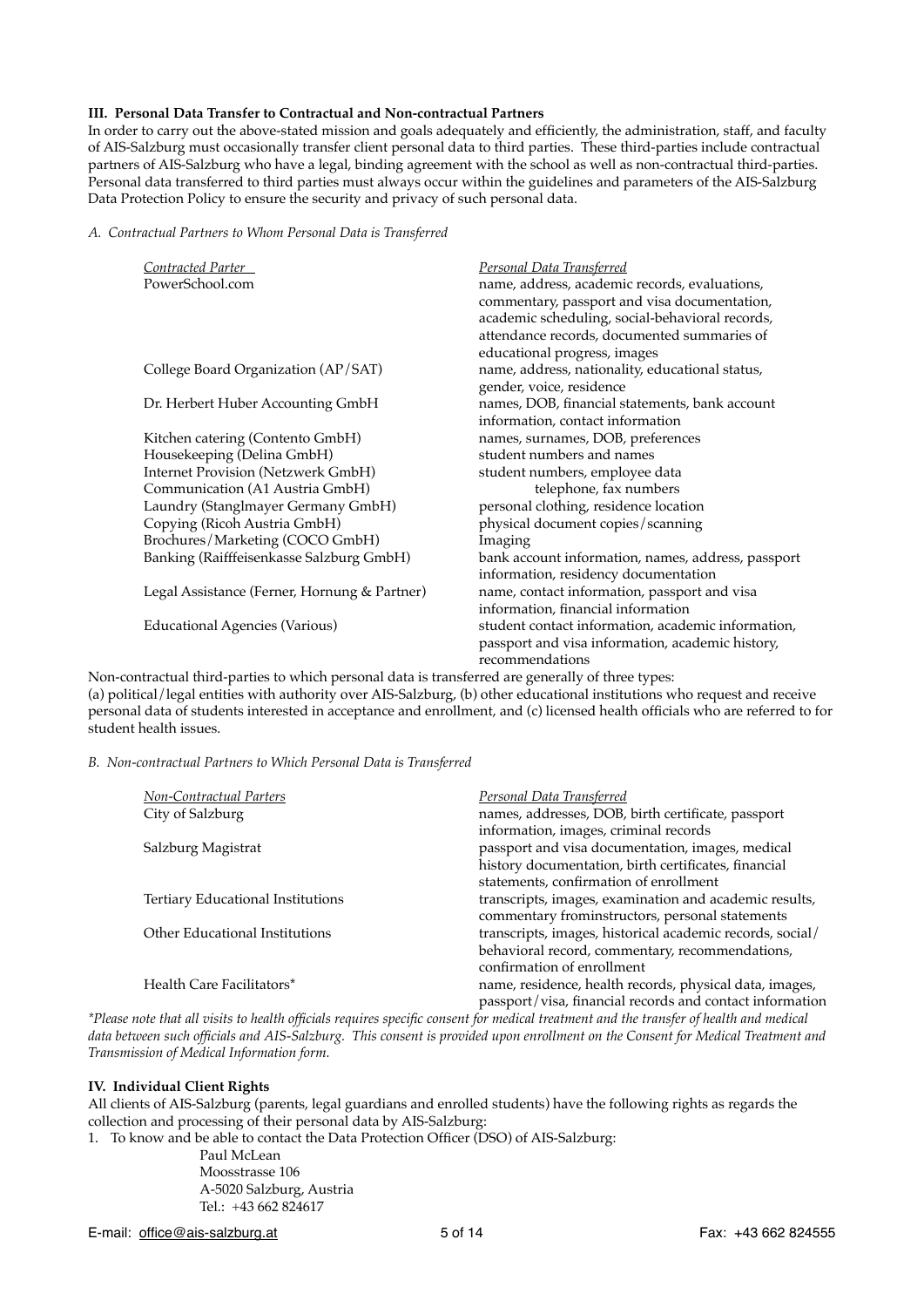Fax: +43 662 824555 E-mail: [pmclean@ais-salzburg.at](mailto:pmclean@ais-salzburg.at)

- 2. To know the purposes for which personal data is collected and processed at AIS-Salzburg.
- 3. To know the interests and motivation of the school personnel and third parties to which personal data may be transferred.
- 4. To know any and all third-parties to which AIS-Salzburg may transfer personal data and for what purposes.
- 5. To know that personal data may, in come cases, be transferred to organizations (universities, colleges, secondary schools, etc.) that are outside of the EU and with whom the GDPR does not apply and give consent for such data transfer.
- 6. To request access to, correction of, or deletion of any and all personal data collected and stored by AIS-Salzburg, to object to the transfer of personal data or its processing by third-parties, the right to give and withdraw explicit consent for the processing of personal data as well as the right to lodge a complaint with the DSO or higher authorities responsible for the enforcement of the DGPR.
- 7. To know the period for which their personal data will be stored and what criteria is used to determine the storage period.
- 8. The right to know whether the collection and processing of personal data by AIS-Salzburg is a statutory (legal responsibility of AIS-Salzburg) or a contractual requirement (Contracted enrollment agreement) and to what extent, if a contractual agreement, the provision of personal data is an obligation as well as the possible consequences of failure to provide such data.

#### **V. Statements and Signature of Consent for Clients**

*I, the undersigned, as a client of the American International School-Salzburg (AIS-Salzburg), hereby give my explicit consent to AIS-Salzburg to collect and process the personal data of myself and/or my child for the purposes stated in this document; namely, the implementation of a college-preparatory, secondary education in a boarding setting which is guided by the principles within the published mission and beliefs of the school.*

*Further, I understand that enrollment at AIS-Salzburg is a voluntary, contractual agreement between myself and AIS-Salzburg and that the collection of that the provision of such personal data which is necessary to effectively accomplish the school's mission and goals is obligatory and that enrollment at AIS-Salzburg is ended should such personal data not be provided, a request for its deletion or withdrawal of consent be received by AIS-Salzburg.*

Name of Student:

Name of Parent or Legal Guardian: \_\_\_\_\_\_\_\_\_\_\_\_\_\_\_\_\_\_\_\_\_\_\_\_\_\_\_\_\_\_\_\_\_\_\_\_\_\_\_\_\_\_\_\_\_\_\_

*I confirm that I have read the AIS-Salzburg Data Protection Policy and this Client Consent form.*

*I understand my rights as a client regarding my personal data.*

*I consent to the collection, storage, and processing of personal data as explained, categorized, and listed in this Client Consent Form and I understand that this consent is required for enrollment at AIS-Salzburg*.

*I understand and consent that authorized staff members of AIS-Salzburg will have access to my personal data in order to carry out their job functions within the mission and goals of AIS-Salzburg.*

*I further understand that the following aspects of personal data collection and processing are not required contractually for enrollment but can be consented to if desired. I have indicated by checking those areas to which I give my consent:*

*I consent to allow AIS-Salzburg to utilize images of myself in school marketing and informational publications.*

*I consent to allow AIS-Salzburg to utilize my name in school marketing and informational publications.*

| Signature of Student (if 13 or older): | Date: |  |
|----------------------------------------|-------|--|
|                                        |       |  |
| Signature of Parent or Legal Guardian: | Date: |  |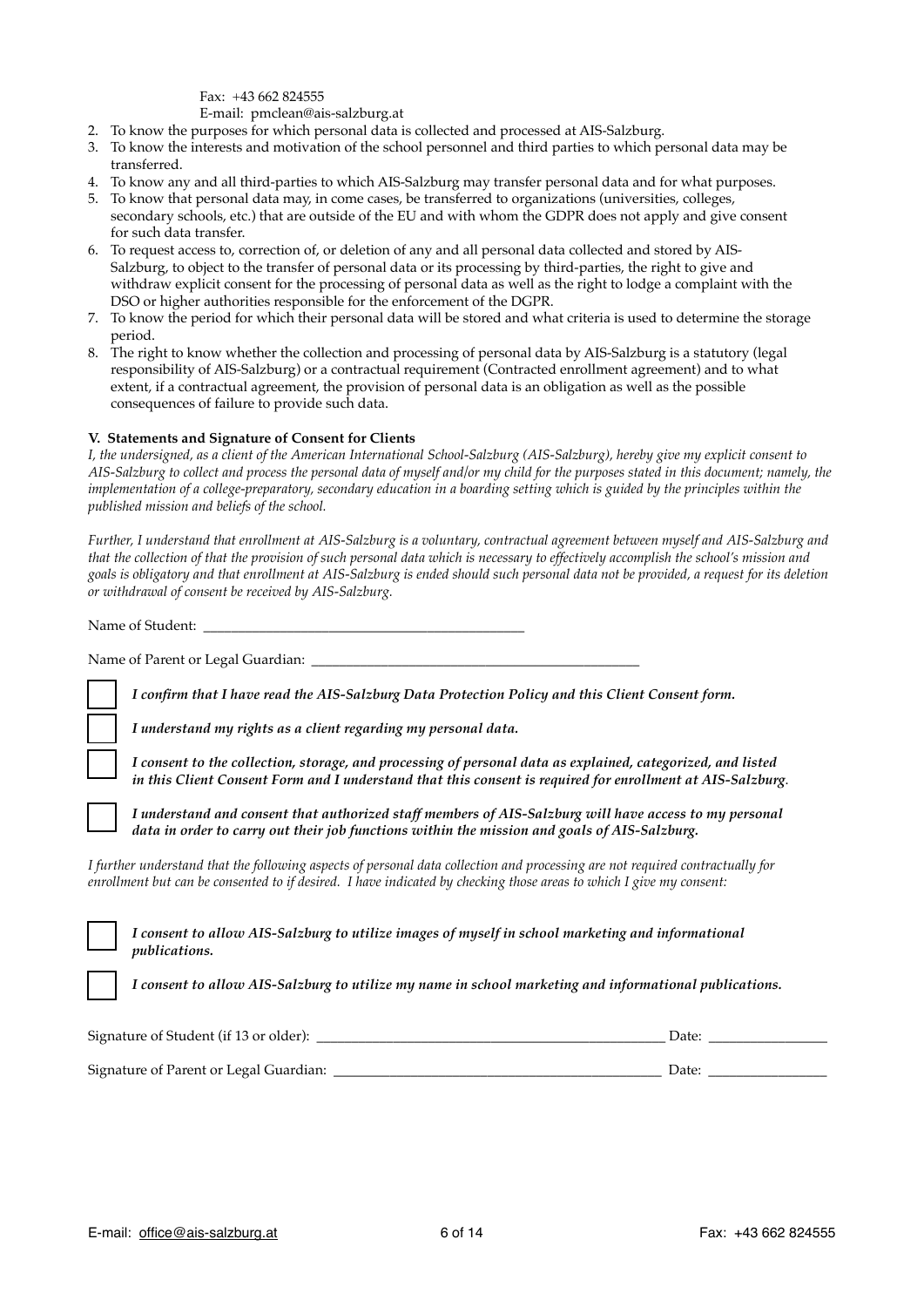# **Enrollment Form 3:** *Contact Information*

The school sends all formal reports, including midterm and trimester grade reports, statements of account, etc., by electronic mail to the parents or guardians listed below. Please submit an e-mail address which can be utilized for this purpose and will be frequently checked throughout the school year. This is a parent contact address only. *Student e-mail addresses should not be submitted here.* Should your contact information change during the school year, please inform the AIS-Salzburg office of the new contacts.

| Parental/Legal Guardian E-mail Contact Address:            |  |
|------------------------------------------------------------|--|
| Parental/Legal Guardian Telephone Contact Number: ________ |  |
| Parental/Guardian Fax Number:                              |  |
| <b>Primary Mailing Address:</b>                            |  |
|                                                            |  |
|                                                            |  |
| <b>Emergency</b> Contact Number (if different than above): |  |

*IMPORTANT: Please note that the data protection laws in the European Union (GDPR) require that all transfer of personal data between the school and its clients be regulated by the stipulations of the GDPR as explained in the AIS-Salzburg Data Protection Policy statement. Please review this information carefully and help us ensure that your personal data remains private and secure by keeping this contact information up-to-date at all times. Should you feel that your e-mail account's security is suspect, please make the necessary changes and inform our staff immediately if it involves a new e-mail address. The AIS-Salzburg staff is prohibited from transferring any personal data to any other contact address not listed on this form.*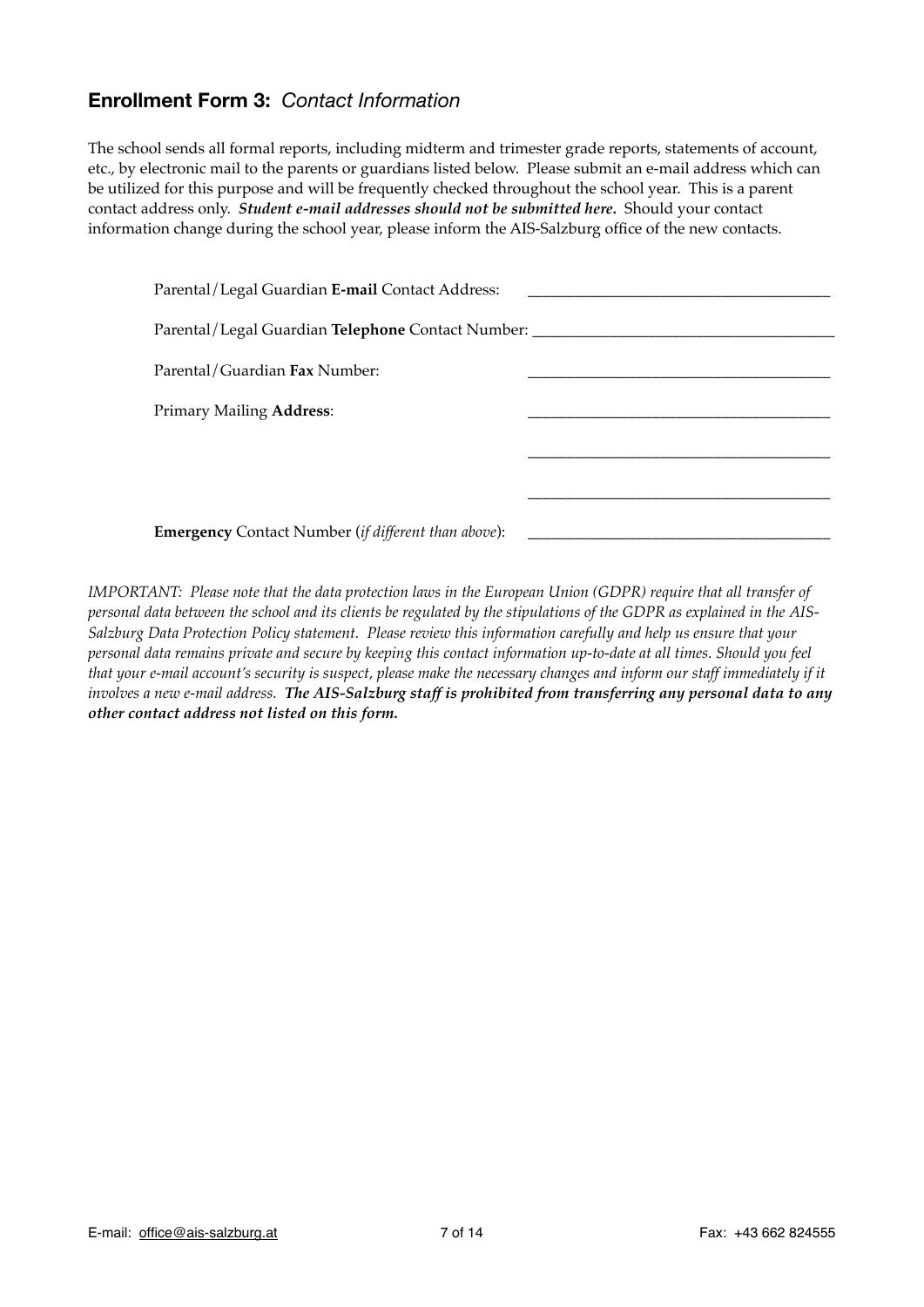# **Enrollment Form 4:** *Athletics/Physical Education Participation*

Name of Student (*Please print clearly*):

The American International School-Salzburg requires all students to participate in physical education courses each trimester of enrollment. Additionally, ski and snowboarding trips as well as many active activities on weekends are scheduled and a range of competitive athletics teams are organized and participate throughout the year. In order for a student to take part, the parent or guardian must agree to release AIS-Salzburg from liability provided the school establishes procedures for proper care, safeguarding and risk assessment for all such activity.



*I hereby give permission for my son or daughter to participate in all forms of supervised and unsupervised sports and activities including skiing/snowboarding and contact sports. I release the school of all liability, present and future, incurred by reason of injury to my son or daughter while participating in such activities at AIS-Salzburg.*



*I do not grant my son or daughter permission to participate in such activity (Please explain on a separate sheet). Note: Without participation in the credit-bearing, required physical education courses at AIS-Salzburg, promotion and/or graduation may not be achieved.*

*Parent/Guardian Signature:*  $\frac{1}{2}$  *Parent/Guardian Signature:* 

*Student Signature: \_\_\_\_\_\_\_\_\_\_\_\_\_\_\_\_\_\_\_\_\_\_\_\_\_\_\_\_\_\_\_\_\_\_\_\_\_\_\_\_\_\_\_\_\_\_\_\_\_\_\_\_*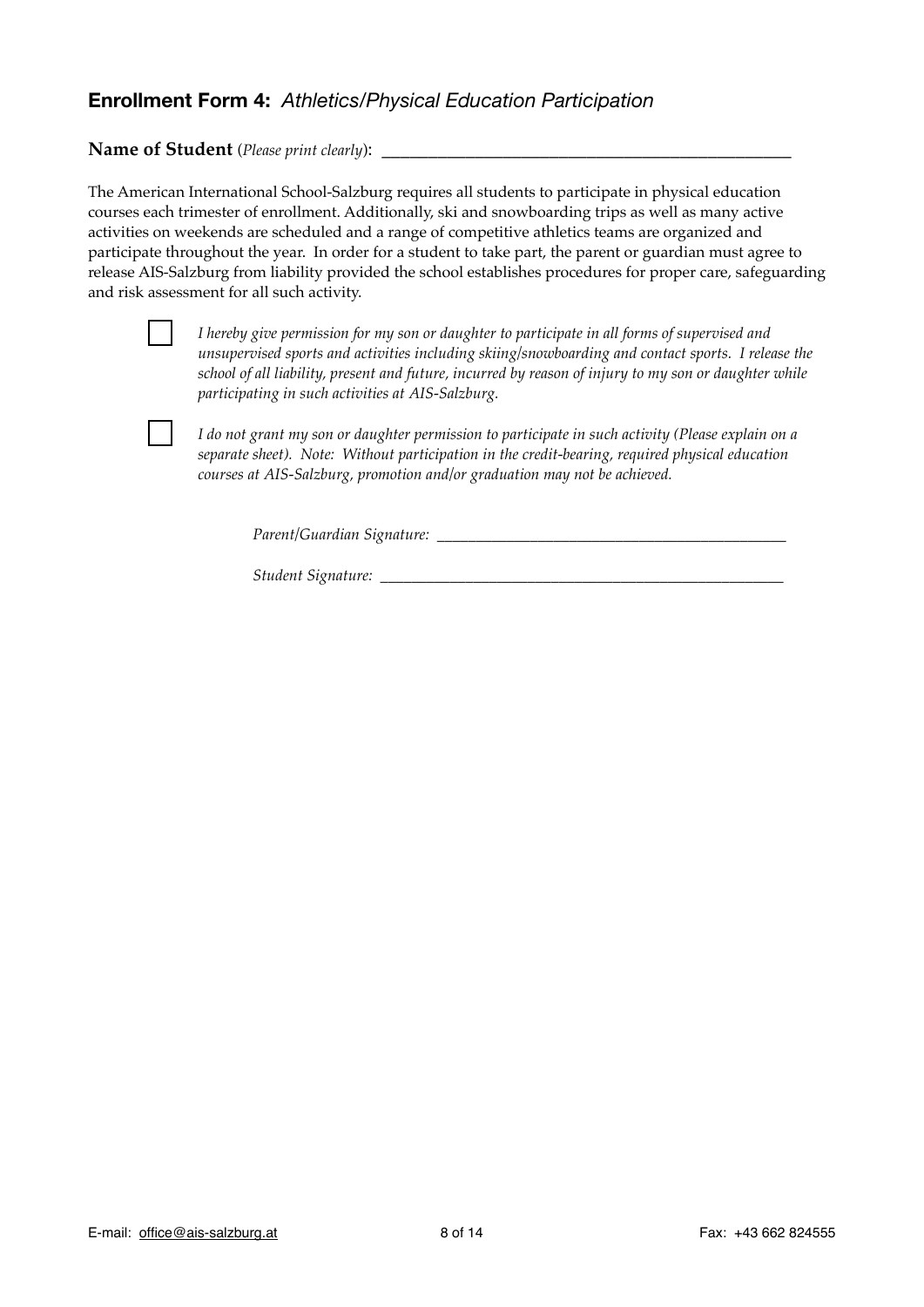### **Enrollment Form 5:** *Attendance Policy Agreement*

### **Name of Student** (*Please print clearly*): \_\_\_\_\_\_\_\_\_\_\_\_\_\_\_\_\_\_\_\_\_\_\_\_\_\_\_\_\_\_\_\_\_\_\_\_\_\_\_\_\_\_\_\_

### **AIS-Salzburg Attendance Policy**

- 1. All students at AIS-Salzburg must be in attendance in all credit-bearing courses at least 80% of the total scheduled instructional time each academic year. Students who are not in attendance at least 80% of the class time will not receive academic credit. This includes both excused and unexcused absences. Failure to receive credit will result in non-promotion and potential forfeiture of the school's diploma.
- 2. Unexcused absences from one or more class periods is considered a disciplinary infraction and will result in consequences which include restriction of free time, detention, campusing, or referral to the Disciplinary Committee in cases of repeated offenses.
- 3. Early departures before vacation or excursion periods as well as late returns afterwards will be marked as unexcused by the school administration regardless of the circumstances. Flight arrangements and travel plans need to be made well in advance with this policy in mind. As in the case of all unexcused absences, the student forfeits the right to make up the academic work assigned and disciplinary consequences may also result. The school year calendar is posted on the school's website.
- 4. All students at AIS-Salzburg must meet the schools' physical education requirement of two class hours per week during each trimester of enrollment. In the case of illness or injury which does not allow participation (with confirmation of a physician) the physical activity requirement will be made up when the student is physically capable of doing so.
- 5. All boarding students are required to attend weekly evening study halls on Sunday through Thursday evenings. Failure to attend an evening study hall will result in campus restriction and detention hall. 5 day boarders as well as full-boarders who have received weekend check-out permission are to return to the school campus before 18:00 on Sunday evening.
- 6. All full-boarding students are required to participate in the weekend activities program. Should a weekend check-out be desired, the following guidelines must be strictly adhered to:
	- a. Check-outs for the weekend are made exclusively to parents and immediate family members who assume full responsibility for their child while away from school.
	- b. Check-outs for the weekend must be agreed to by the school administration following the submission of a request form. This form must be received before 16:00 on the Wednesday before the desired weekend check-out .
	- c. Written or telephonic approval or confirmation by the parents is required.
	- d. The administration reserves the right to deny a weekend check-out at any time for any reason.

*As the parent or guardian of the above-named student, I have read, understood, and agree to the terms and policies relating to attendance at AIS-Salzburg. I agree to assist my child in meeting all attendance expectations as explained above. I further understand and agree that the failure of my child to meet the school's minimum attendance requirements may result in non-promotion, forfeiture of the school diploma, and/or disciplinary consequences.*

*Parent/Guardian Signature:* \_\_\_\_\_\_\_\_\_\_\_\_\_\_\_\_\_\_\_\_\_\_\_\_\_\_\_\_\_\_\_\_\_\_\_\_\_\_\_\_\_\_\_\_\_

*Student Signature:* \_\_\_\_\_\_\_\_\_\_\_\_\_\_\_\_\_\_\_\_\_\_\_\_\_\_\_\_\_\_\_\_\_\_\_\_\_\_\_\_\_\_\_\_\_\_\_\_\_\_\_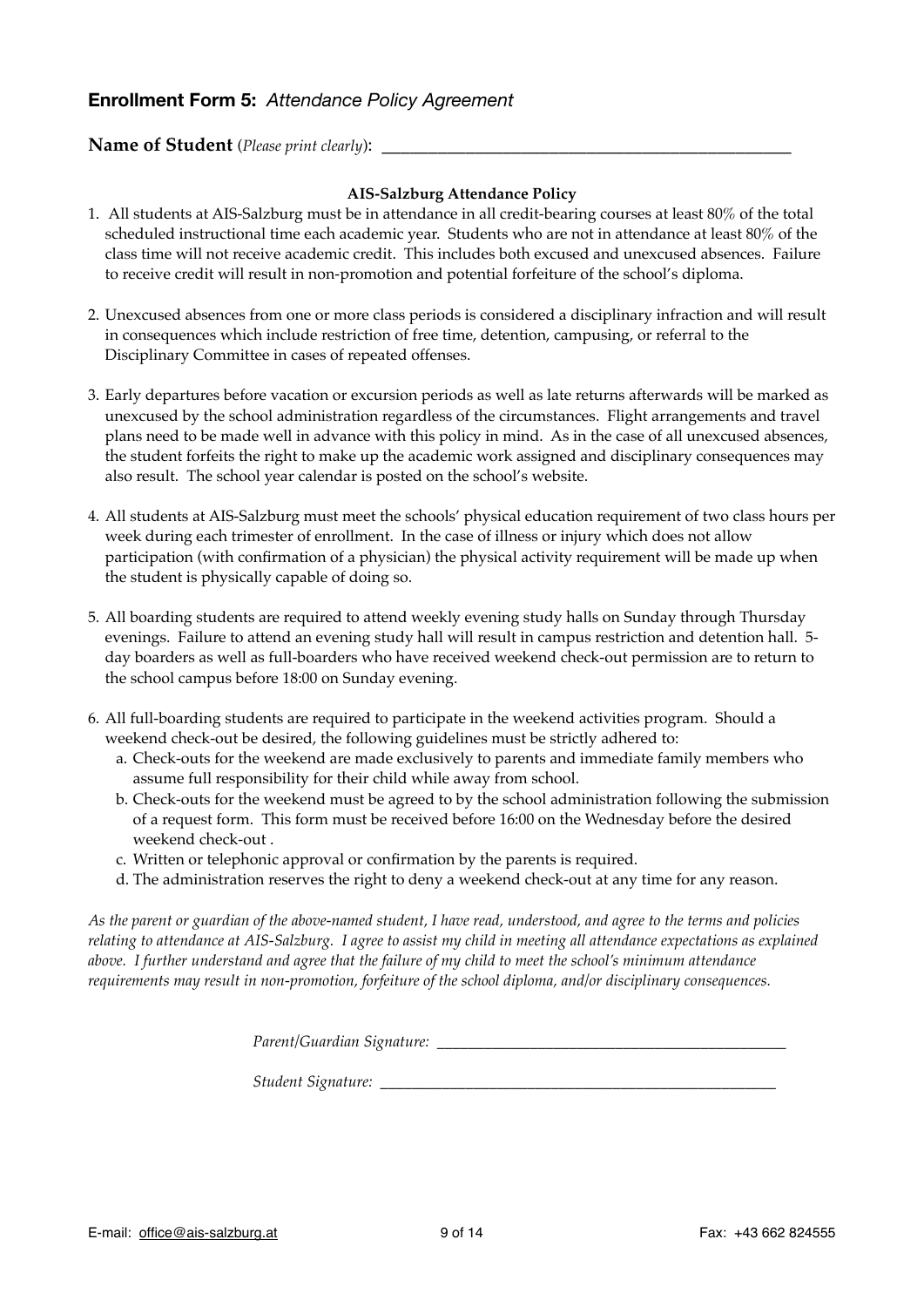# **Enrollment Form 6:** *Community Commitment and Code of Conduct*

### Name of Student (*Please print clearly*):

#### *All students enrolled at AIS-Salzburg are required to sign the following community commitment and Code of Conduct:*

As an AIS-Salzburg student, I understand that there are certain rules and expectations as presented in the Parent and Student Handbook that make living and attending school together safe and beneficial for everyone. Further, I understand and commit myself to demonstrate core ethical values while enrolled at AIS-Salzburg including integrity, honesty, self-discipline, responsibility, respect, citizenship, and service to my community.

I understand and agree with the expectations as presented in the latest copy of the AIS-Salzburg Parent and Student Handbook and agree that the school has the right and obligation to make and enforce these rules and expectations. I also understand that failure to follow these rules and expectations may violate Austrian law and the safety requirements to which the school is obligated. I, therefore, affirm that while enrolled at AIS-Salzburg:

*...I will do my best to abide by all expectations of behavior and conduct as communicated to me in the Parent and Student Handbook.*

*...I will demonstrate respect and regard toward all other persons who are members of my school community at all times, helping to establish a climate of trust and safety throughout the community.*

*...I will not engage in actions which is destructive of or disregards the school community's rules and* 

*expectations, the laws of Austria, or the rights accorded each and every member of the school community.*

*...I agree to uphold and demonstrate ethical behavior which includes honesty, self-discipline, responsibility, appropriate citizenship, and service to my community.*

*...I agree to uphold the highest standards of academic and personal integrity toward my teachers, instructors, and supervisors as well as the thoughts, information, creation, and writings of others which is protected by copyright. Further, I commit myself to the submission of academic work which is purely and completely of my own creation or invention.*

*...I understand that suspension and expulsion from the school community may result from serious disciplinary infractions which compromise the security, safety, respect and cooperation required of all members of the school community.*

*Student Signature: \_\_\_\_\_\_\_\_\_\_\_\_\_\_\_\_\_\_\_\_\_\_\_\_\_\_\_\_\_\_\_\_\_\_\_\_\_\_\_\_\_\_\_\_\_\_\_*

*As the parent of a student enrolled at AIS-Salzburg, I understand that my child is to abide by the above-mentioned expectations and rules and will dedicate themselves to meeting their academic and social obligations with integrity, honesty, respect, responsibility, service to the community, and appropriate citizenship. I understand that my child may be denied continued enrollment at AIS-Salzburg should the school administration determine that they are unacceptable members of the school community due to disregard or lack of respect for the above-mentioned expectations.*

*Parent/Guardian Signature: \_\_\_\_\_\_\_\_\_\_\_\_\_\_\_\_\_\_\_\_\_\_\_\_\_\_\_\_\_\_\_\_\_\_\_\_\_\_\_\_\_\_\_\_\_\_*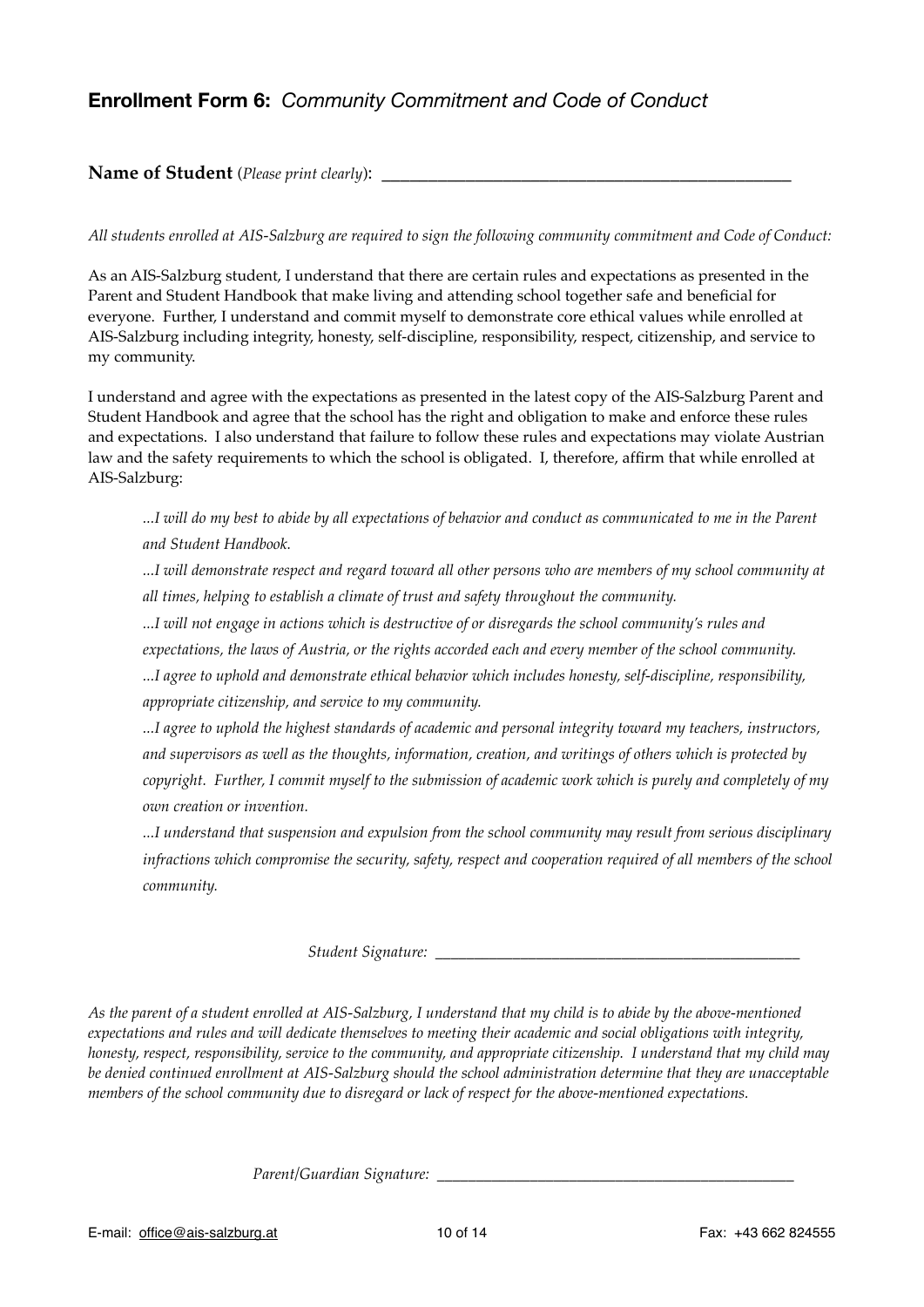### **Enrollment Form 7:** *Excursion Participation*

Name of Student (*please print clearly*): \_

*In order to confirm numbers and move ahead with planning, we kindly request that the following information be submitted before the start of the 2022-2023 school year. The Fall and Winter Excursions are included in the tuition and fees of full- and five-day boarding students, but not day students. Costs will be estimated a few weeks before the trips and a final charge will be identified after the conclusion of the excursions by dividing the total costs by the number of students participating.*

### **Fall Excursion:**

### Paris, France September 27-October 2, 2022 **Barcelona, Spain September 27-October 2, 2022**

*My son or daughter will participate in the Fall Excursion to Paris, France. (approximately*  $\in$  *500)* 

*My son or daughter will participate in the Fall Excursion to Barcelona, Spain. (approximately*  $\in$  *800)* 

#### **Winter Excursion:**

Zell am See, Austria February 23-26, 2023

*My son or daughter will participate in the Winter Excursion to Zell am See. (approximately*  $\in$  400)

*Parent/Guardian Signature:* \_\_\_\_\_\_\_\_\_\_\_\_\_\_\_\_\_\_\_\_\_\_\_\_\_\_\_\_\_\_\_\_\_\_\_\_\_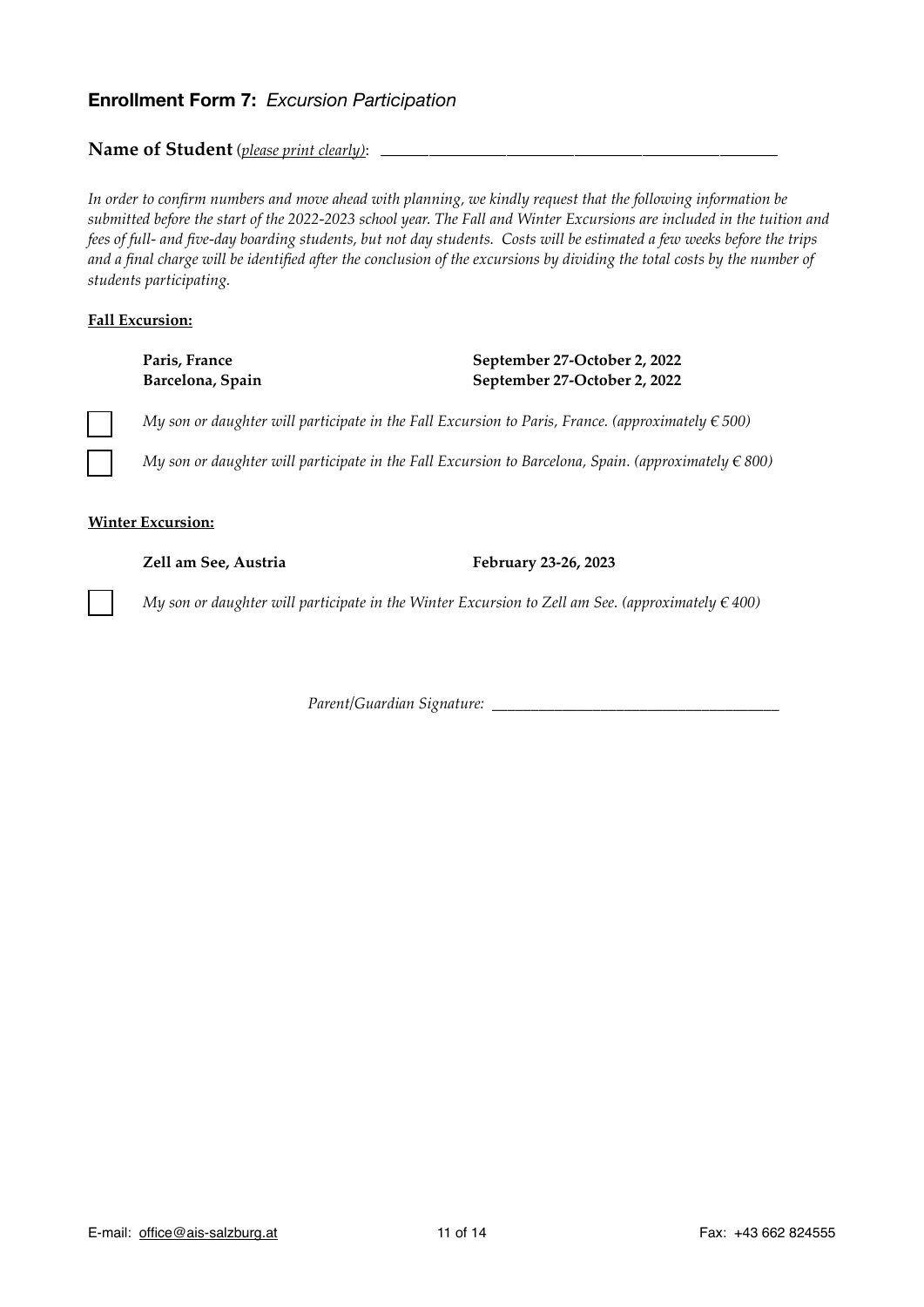# **Enrollment Form 8:** *Health Form and Record - Page 1*

*All new students enrolled at AIS-Salzburg must bring this form filled out following a physical examination from their local general physician. Returning students should submit an updated version of this form annually.*

| <b>Student Name:</b>                  |  |  |                |             |  |  |  |
|---------------------------------------|--|--|----------------|-------------|--|--|--|
| Sex (circle one): F M Weight (in kg): |  |  | Color of Eyes: | Hair Color: |  |  |  |
| Distinguishing Marks/Scars:           |  |  |                |             |  |  |  |

*Personal Health History: Please check if you have been diagnosed with any of the following. Provide further commentary as needed in the space below:*

| scarlet fever<br>measles<br>mumps<br>chickenpox | insomnia<br>emotional disorders<br>recurrent headache<br>head injury | chest pain<br>chronic cough<br>heart palpitations<br>high/low blood |             | recurrent diarrhea<br>rupture/hernia<br>dizziness/fainting<br>paralysis |
|-------------------------------------------------|----------------------------------------------------------------------|---------------------------------------------------------------------|-------------|-------------------------------------------------------------------------|
| herniated disk/<br>spinal injury                | rheumatic fever                                                      | pressure<br><b>STDs</b>                                             |             | tuberculosis                                                            |
| sinusitis                                       | shortness of breath                                                  | meningitis                                                          |             | diabetes                                                                |
| hepatitis $A/B$                                 | tumor, cancer, cyst                                                  | joint injury                                                        | convulsions | epilepsy/                                                               |
| gall stones                                     | ADS/Hyperactivity                                                    |                                                                     |             |                                                                         |
| Allergies: Please list all known allergens:     |                                                                      |                                                                     |             |                                                                         |
|                                                 |                                                                      |                                                                     |             |                                                                         |

*Other: Please provide any further significant information related to your personal health history:*

| General Health Questions (please circle the appropriate response):                          |     |    |                                 |     |    |
|---------------------------------------------------------------------------------------------|-----|----|---------------------------------|-----|----|
| 1. Has your physical activity been restricted during the past five years?<br>Explanation:   |     |    |                                 | yes | no |
| 2. Have you ever been hospitalized for any condition not listed previously?<br>Explanation: |     |    |                                 | yes | no |
| 3. Have your tonsils been removed?<br>Explanation:                                          | yes | no | Has your appendix been removed? | yes | no |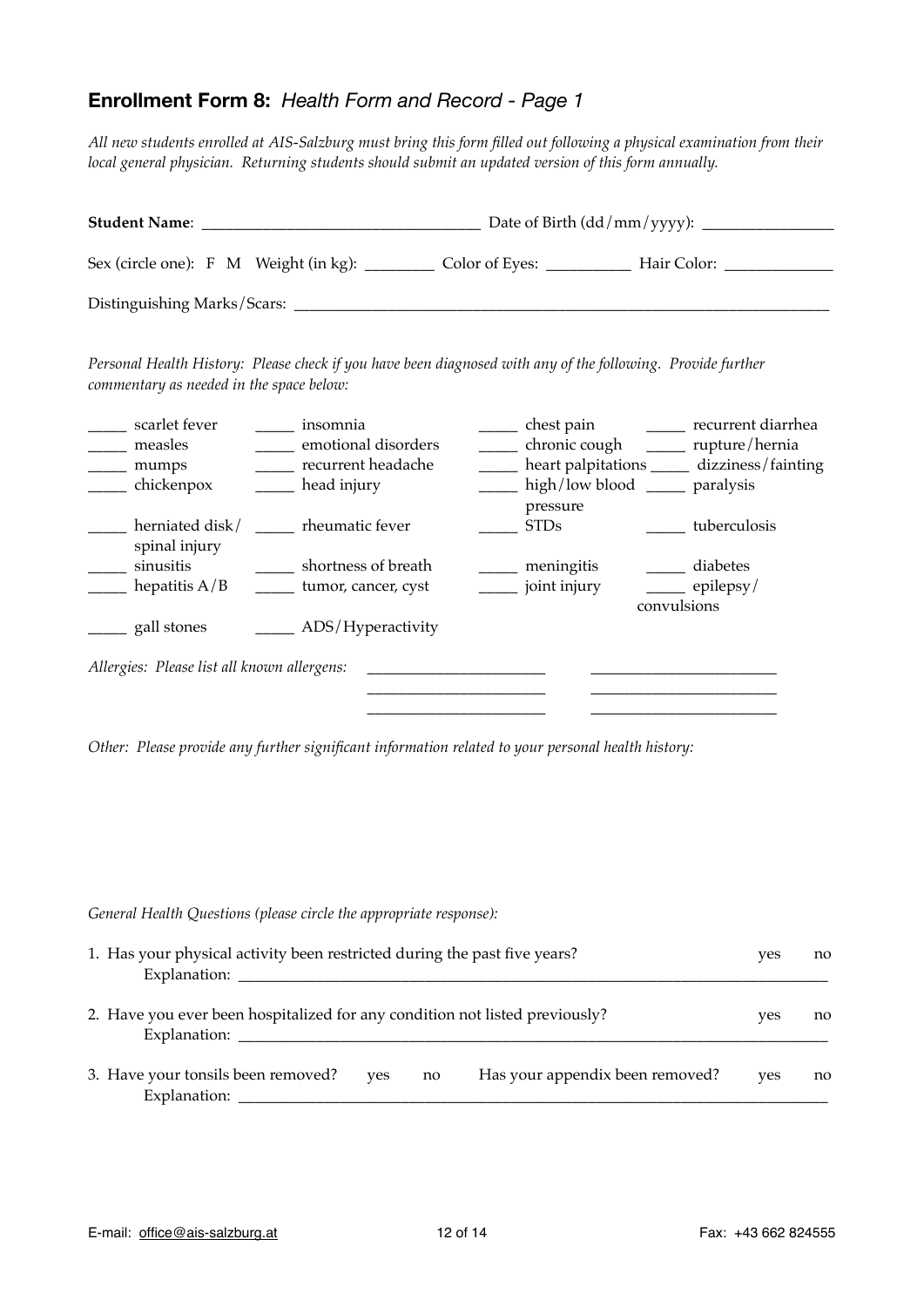# **Enrollment Form 8:** *Health Form and Record - Page 2*

| 4. Below, please list all medication you take on a regular basis and would be required to take here at<br>school:                                                                                                                              |                     |                                                          |  |
|------------------------------------------------------------------------------------------------------------------------------------------------------------------------------------------------------------------------------------------------|---------------------|----------------------------------------------------------|--|
| Medication                                                                                                                                                                                                                                     | Explanation         |                                                          |  |
|                                                                                                                                                                                                                                                |                     |                                                          |  |
|                                                                                                                                                                                                                                                |                     |                                                          |  |
| $c.$ $\qquad \qquad$                                                                                                                                                                                                                           |                     |                                                          |  |
| 6. If you have been diagnosed with an abnormality in any of the following systems, please mark with an "X"<br>and provide a brief explanation:                                                                                                 |                     |                                                          |  |
| head, ears, eyes, nose, throat                                                                                                                                                                                                                 | ______ respiratory  | ______ Genitourinary                                     |  |
| _____ any paired organs                                                                                                                                                                                                                        | _____ neurological  | ____ muskuloskeletal                                     |  |
| ______ gastrointestinal                                                                                                                                                                                                                        | metabolic/endocrine |                                                          |  |
| Explanation if necessary:                                                                                                                                                                                                                      |                     |                                                          |  |
| Immunization Record                                                                                                                                                                                                                            |                     |                                                          |  |
| Date<br>Vaccination                                                                                                                                                                                                                            |                     |                                                          |  |
| measles: rubella                                                                                                                                                                                                                               |                     | Please list any other vaccinations below or provide the  |  |
| hepatitis A                                                                                                                                                                                                                                    |                     | school personnel with a copy of your vaccination record: |  |
| hepatitis B                                                                                                                                                                                                                                    |                     |                                                          |  |
| smallpox<br>polio                                                                                                                                                                                                                              |                     |                                                          |  |
| measles                                                                                                                                                                                                                                        |                     |                                                          |  |
| cholera                                                                                                                                                                                                                                        |                     |                                                          |  |
| tetanus                                                                                                                                                                                                                                        |                     |                                                          |  |
| mumps                                                                                                                                                                                                                                          |                     |                                                          |  |
| D.P.T.<br><u> 1989 - John Harry Harry Harry Harry Harry Harry Harry Harry Harry Harry Harry Harry Harry Harry Harry Harry Harry Harry Harry Harry Harry Harry Harry Harry Harry Harry Harry Harry Harry Harry Harry Harry Harry Harry Harr</u> |                     |                                                          |  |

| Covid-19 Vaccination Information<br>Please fill out the following information concerning your vaccination for Covid-19: |  |  |  |  |
|-------------------------------------------------------------------------------------------------------------------------|--|--|--|--|
| Vaccine Injected: Pfizer/Biontech   Moderna   Astra-Zeneca   Johnson& Johnson   Other: ________                         |  |  |  |  |
|                                                                                                                         |  |  |  |  |
| Please bring medical documentation confirming your reception of a Covid-19 vaccination(s).                              |  |  |  |  |
| If you wear glasses or corrective lenses, please state your prescription here: Left: _________ Right: ________          |  |  |  |  |
| Are you currently undergoing corrective procedures (e.g., braces) on your teeth or jaw(s)?: yes no<br>Explanation: _    |  |  |  |  |